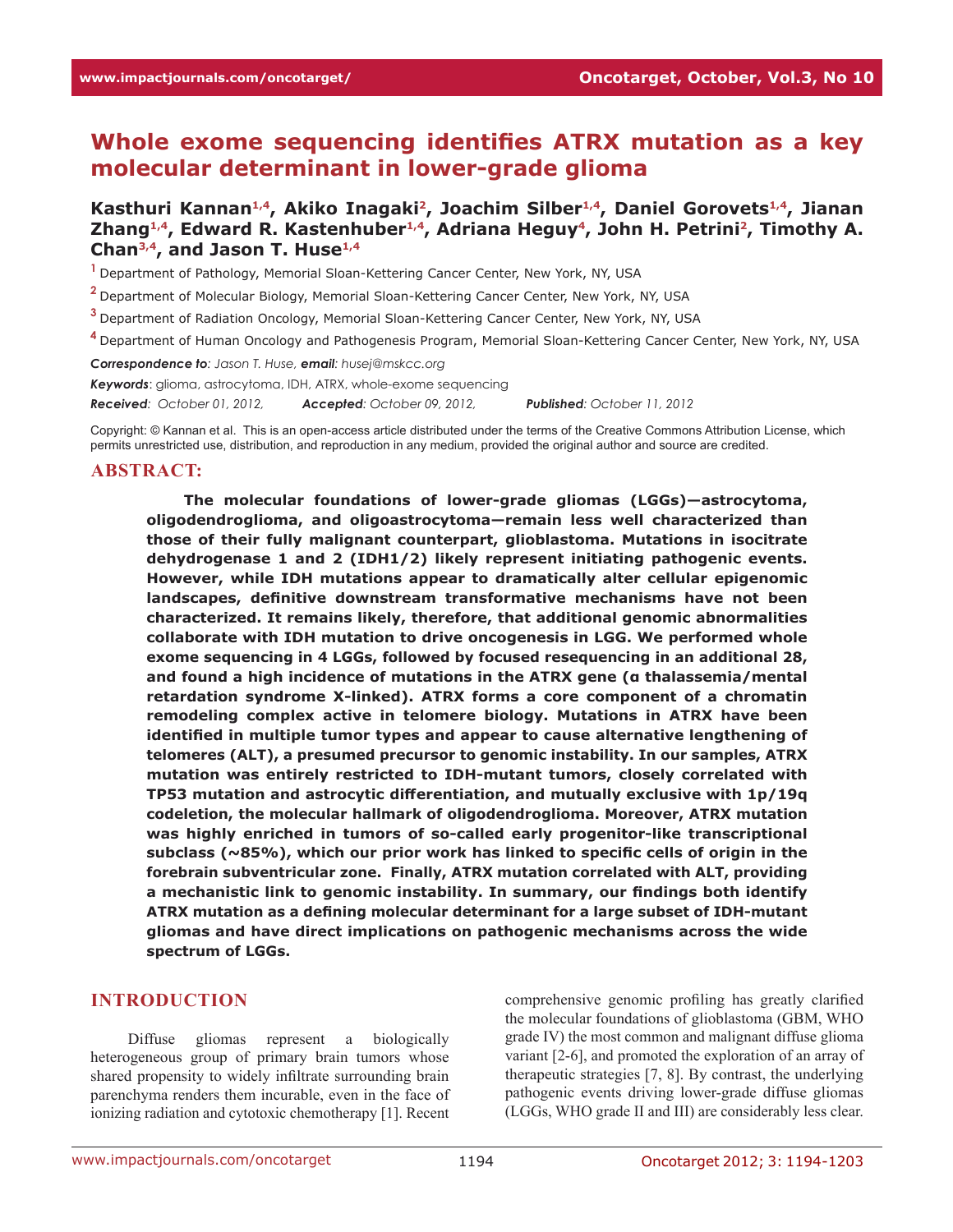| Table 1: Validated somatic mutations from whole exome sequencing of 4 IDH-mutant LGGs. |  |
|----------------------------------------------------------------------------------------|--|
|----------------------------------------------------------------------------------------|--|

| Gene                           | <b>Transcript Accession</b> | <b>Tumor</b>   | <b>Amino Acid Change</b> |  |  |
|--------------------------------|-----------------------------|----------------|--------------------------|--|--|
| IDH1                           |                             | G <sub>4</sub> | p.R132H                  |  |  |
|                                | NM 005896.2                 | G <sub>5</sub> | p.R132G                  |  |  |
|                                |                             | G18            | p.R132H                  |  |  |
|                                |                             | G <sub>6</sub> | p.R132H                  |  |  |
|                                |                             | G <sub>5</sub> | p.K1001fs                |  |  |
| <b>ATRX</b>                    | NM 000489.3                 | G18            | p.R1426X                 |  |  |
|                                |                             | G <sub>6</sub> | p.L639fs                 |  |  |
| <b>TP53</b>                    | NM 000546.5                 | G <sub>5</sub> | p.R273C                  |  |  |
|                                |                             | G <sub>6</sub> | p.R273C                  |  |  |
| MUC4                           | NM 018406.6                 | G <sub>5</sub> | p.D1413N                 |  |  |
| MYBBP1A                        | NM 001105538.1              | G <sub>4</sub> | p.K277N                  |  |  |
| OR <sub>2</sub> B <sub>6</sub> | NM 012367.1                 | G18            | p.M118V                  |  |  |
| ABCC11                         | NM 032583.3                 | G18            | p.V668M                  |  |  |
| GABRB3                         | NM 000814.5                 | G <sub>5</sub> | p.P145L                  |  |  |
| TNFRSF11B                      | NM 002546.3                 | G18            | p.L331M                  |  |  |
| CR <sub>1</sub>                | NM 000651.4                 | G <sub>6</sub> | p.V1927L                 |  |  |
| <b>KIAA1731</b>                | NM 033395.1                 | G <sub>5</sub> | p.L272P                  |  |  |
| HERC <sub>2</sub>              | NM 004667.5                 | G <sub>5</sub> | p.S2763C                 |  |  |
| <b>KIAA1211</b>                | NM 020722.1                 | G <sub>5</sub> | p.A1105V                 |  |  |
| EXT2                           | NM 000401.3                 | G <sub>5</sub> | p.N131K                  |  |  |
| SRA1                           | NM 001035235.3              | G <sub>5</sub> | p.V110delinsGL           |  |  |

Current convention dictates that LGGs be designated as either astrocytoma, oligodendroglioma, or mixed glioma (oligoastrocytoma), primarily on the basis of histopathological criteria [9]. Recently, point mutations in the isocitrate dehydrogenase genes *IDH1* and *IDH2* have been identified in 70-90% of LGGs spanning across all morphologic subtypes [10-12]. IDH mutations induce a neomorphic enzymatic activity that preferentially generates the oncometabolite  $R(-)$ -2-hydroxyglutarate at the expense of the normal TCA cycle component α-ketoglutarate [13, 14]. And while this process appears to cause widespread disruptions in cellular physiology, particularly with respect to the epigenome [15, 16], the precise mechanisms by which IDH mutation promotes tumorigenesis remain to be elucidated. In this setting, it is highly likely that additional molecular aberrations conspire with IDH mutation to induce tumorigenesis.

It has been known for some time that coordinated loss of chromosomes 1p and 19q (1p/19q codeletion) designates a prognostically favorable LGG subgroup comprised primarily of oligodendrogliomas and, to a lesser extent, oligoastrocytomas, while largely excluding astrocytomas [17-19]. More recent work has demonstrated an almost invariable association between 1p/19q codeletion and IDH mutation, implying that both abnormalities are required for transformation in tumors of fundamentally oligodendroglial lineage [11]. By contrast, the molecular landscape of LGGs harboring intact 1p/19q—predominantly astrocytomas—appears less uniform, with mutations in *TP53* representing their single most prevalent genomic anomaly apart from IDH mutation [11, 20]. To gain a better understanding of this heterogeneity, we recently employed global transcriptional analysis to establish three molecularly and clinically distinct subclasses within astrocytic (1p/19q-intact) LGGs [21]. One group, termed preglioblastoma (PG), consisted primarily of IDH-wild type tumors while the other two, termed neuroblastic (NB) and early progenitorlike (EPL), were almost exclusively IDH-mutant. These latter two subclasses were further delineated by different rates of *TP53* mutation and their associations, by way of gene expression patterns, to distinct neuroglial precursor cell pools. Definitively linking these transcriptional subgroupings with specific pathogenic mutations would be of considerable interest.

To further explore the genomic landscape of LGG, particularly with reference to its different histopathological variants, we performed whole exome capture, nextgeneration sequencing on 4 WHO grade II gliomas followed by validation sequencing in an additional 28. We found a strikingly high incidence of mutations in the *ATRX* gene (α thalassemia/mental retardation syndrome X-linked), entirely restricted to IDH-mutant LGGs of astrocytic lineage—astrocytomas and oligoastrocytomas and mutually exclusive with 1p/19q codeletion. ATRX and its binding partner DAXX (death-associated protein 6) are central components of a chromatin remodeling complex required for the incorporation of H3.3 histone proteins into the telomeric regions of chromosomes [22, 23]. Dysfunction of the ATRX/DAXX complex results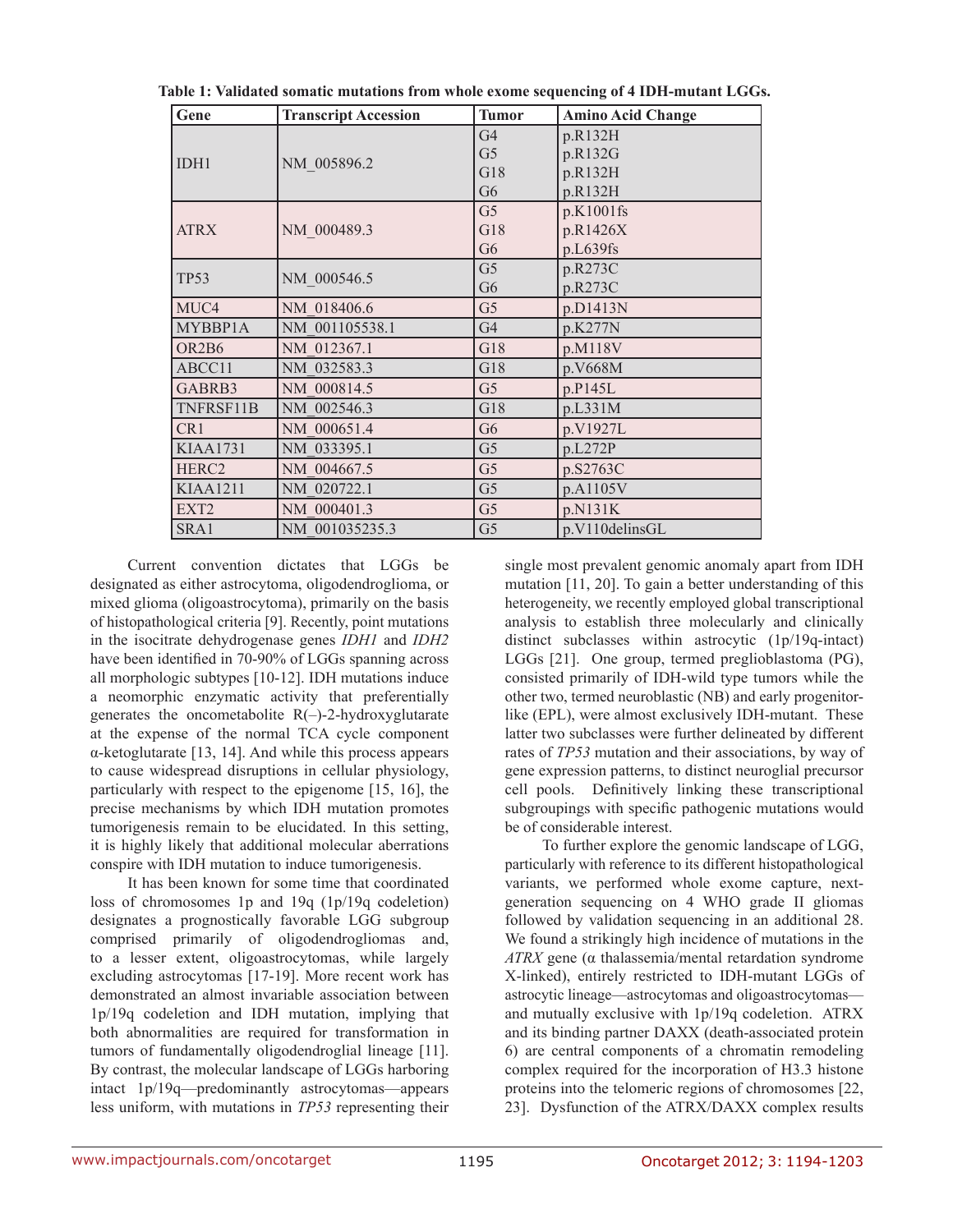**Table 2: Validated sequencing results for 32 LGGs showing mutations in** *IDH1, ATRX, and TP53***.** 1p/19q status, astrocytoma transcriptional subclass [21], and ALT FISH results are also shown along with patient age, primary/recurrent tumor status, and pathological diagnosis. WT: wild type, A: astrocytoma, O: oligodendroglioma, OA: oligoastrocytoma, II: WHO grade II, III: WHO grade III, NB: neuroblastic, EPL: early progenitor-like, PG: preglioblastoma.

| Tumor          | Age | Primary/<br>Recurrent | IDH1      | <b>ATRX</b>    | <b>TP53</b>  | Pathology                  | 1p/19q          | <b>Astro</b><br><b>Subclass</b> | <b>ALT</b><br><b>FISH</b> |
|----------------|-----|-----------------------|-----------|----------------|--------------|----------------------------|-----------------|---------------------------------|---------------------------|
| G1             | 56  | Primary               | p. R132H  | <b>WT</b>      | p.R141C      | A II                       | intact          | NB                              | <b>NEG</b>                |
| G2             | 27  | Recurrent             | p. R132H  | <b>WT</b>      | <b>WT</b>    | OA II                      | intact          | ${\rm NB}$                      | ${\rm NEG}$               |
| G <sub>3</sub> | 41  | Primary               | p. R132H  | <b>WT</b>      | p.P90fs      | $\rm OA\,II$               | intact          | NB                              | <b>POS</b>                |
| G4             | 31  | Primary               | p. R132H  | <b>WT</b>      | <b>WT</b>    | A II                       | intact          | ${\rm NB}$                      | <b>NEG</b>                |
| G <sub>5</sub> | 34  | Primary               | p. R132G  | p.K1001fs      | p.R141C      | $A$ II                     | intact          | EPL                             | <b>POS</b>                |
| G <sub>6</sub> | 40  | Primary               | p. R132H  | p.L639fs       | p.R141C      | $A$ II                     | intact          | EPL                             | POS                       |
| G7             | 35  | Primary               | p. R132H  | p.E991fs       | p.G196A      | $A$ II                     | intact          | <b>EPL</b>                      | <b>POS</b>                |
| G8             | 38  | Primary               | p. R132H  | p.R907X        | p.R141C      | OA II                      | intact          | <b>EPL</b>                      | <b>POS</b>                |
| G <sub>9</sub> | 41  | Primary               | p. R132H  | p.1338_1339del | <b>WT</b>    | A II                       | intact          | EPL                             | <b>NEG</b>                |
| G10            | 29  | Primary               | p. R132C  | p.1346 1347del | <b>WT</b>    | OA II                      | intact          | <b>EPL</b>                      | <b>POS</b>                |
| G11            | 58  | Recurrent             | p. R132H  | p.E1010fs      | <b>WT</b>    | OA II                      | intact          | <b>EPL</b>                      | <b>POS</b>                |
| G12            | 38  | Recurrent             | p. R132H  | <b>WT</b>      | p.L232R      | $\mathbf A$ III            | intact          | EPL                             | <b>NEG</b>                |
| G13            | 43  | Recurrent             | p. R132H  | p.199 205del   | p.R141C      | $\mathbf{A}\, \mathbf{II}$ | intact          | EPL                             | <b>POS</b>                |
| G14            | 52  | Primary               | p. R132H  | p.K1018fs      | p.R141C      | A III                      | intact          | EPL                             | <b>POS</b>                |
| G15            | 36  | Primary               | p. R132H  | p.R1302fs      | p.101 103del | $A$ III                    | intact          | <b>EPL</b>                      | <b>POS</b>                |
| G16            | 34  | Primary               | p. R132H  | p.R221K        | p.G196X      | $A$ III                    | intact          | <b>EPL</b>                      | POS                       |
| G17            | 36  | Primary               | <b>WT</b> | <b>WT</b>      | <b>WT</b>    | $A$ III                    | intact          | EPL                             | <b>NEG</b>                |
| G18            | 32  | Primary               | p. R132H  | p.R1426X       | <b>WT</b>    | OA II                      | intact          | PG                              | <b>POS</b>                |
| G19            | 62  | Primary               | <b>WT</b> | <b>WT</b>      | <b>WT</b>    | $A$ II                     | intact          | PG                              | <b>NEG</b>                |
| G20            | 65  | Primary               | <b>WT</b> | <b>WT</b>      | <b>WT</b>    | $0$ III                    | intact          | PG                              | <b>NEG</b>                |
| G21            | 34  | Recurrent             | p.R132H   | <b>WT</b>      | <b>WT</b>    | OA II                      | codeleted       | N/A                             | <b>NEG</b>                |
| G22            | 41  | Recurrent             | p.R132H   | <b>WT</b>      | <b>WT</b>    | O II                       | codeleted       | N/A                             | N/A                       |
| G23            | 38  | Primary               | p.R132H   | <b>WT</b>      | <b>WT</b>    | $O$ II                     | codeleted       | N/A                             | ${\rm NEG}$               |
| G24            | 37  | Primary               | p.R132H   | WT             | <b>WT</b>    | O III                      | codeleted       | N/A                             | ${\rm NEG}$               |
| G25            | 52  | Recurrent             | p.R132H   | <b>WT</b>      | <b>WT</b>    | $\rm O~II$                 | codeleted       | N/A                             | ${\rm NEG}$               |
| G26            | 34  | Recurrent             | p.R132H   | <b>WT</b>      | <b>WT</b>    | O II                       | codeleted       | N/A                             | <b>NEG</b>                |
| G27            | 45  | Primary               | p.R132H   | <b>WT</b>      | <b>WT</b>    | O II                       | codeleted       | N/A                             | <b>NEG</b>                |
| G28            | 37  | Primary               | p.R132H   | <b>WT</b>      | <b>WT</b>    | $O$ II                     | codeleted       | N/A                             | <b>NEG</b>                |
| G29            | 62  | Primary               | p.R132H   | <b>WT</b>      | <b>WT</b>    | O III                      | codeleted       | N/A                             | ${\rm NEG}$               |
| G30            | 46  | Primary               | p.R132H   | <b>WT</b>      | <b>WT</b>    | $0$ III                    | codeleted       | N/A                             | ${\rm NEG}$               |
| G31            | 35  | Recurrent             | p.R132H   | <b>WT</b>      | <b>WT</b>    | $O$ III                    | codeleted       | N/A                             | <b>NEG</b>                |
| G32            | 58  | Primary               | <b>WT</b> | <b>WT</b>      | <b>WT</b>    | O III                      | codeleted   N/A |                                 | ${\rm NEG}$               |

in a phenomenon known as alternative lengthening of telomeres (ALT) along with more widespread genomic destabilization [24-26]. Mutations in *ATRX* and, to a lesser extent, *DAXX* have recently been identified in a number of tumor subtypes, including pediatric and adult gliomas [24, 26-29]. In this report, we show that *ATRX* mutation is present in ~70% of IDH-mutant, 1p/19q intact

LGGs. Moreover, we demonstrate that *ATRX* mutation represents the defining molecular abnormality delineating the EPL subclass of LGG from other IDH-mutant astrocytic tumors. Finally, we correlate *ATRX* mutation with ALT, recapitulating a functional association with mitotic instability seen in other *ATRX*-mutant tumor types.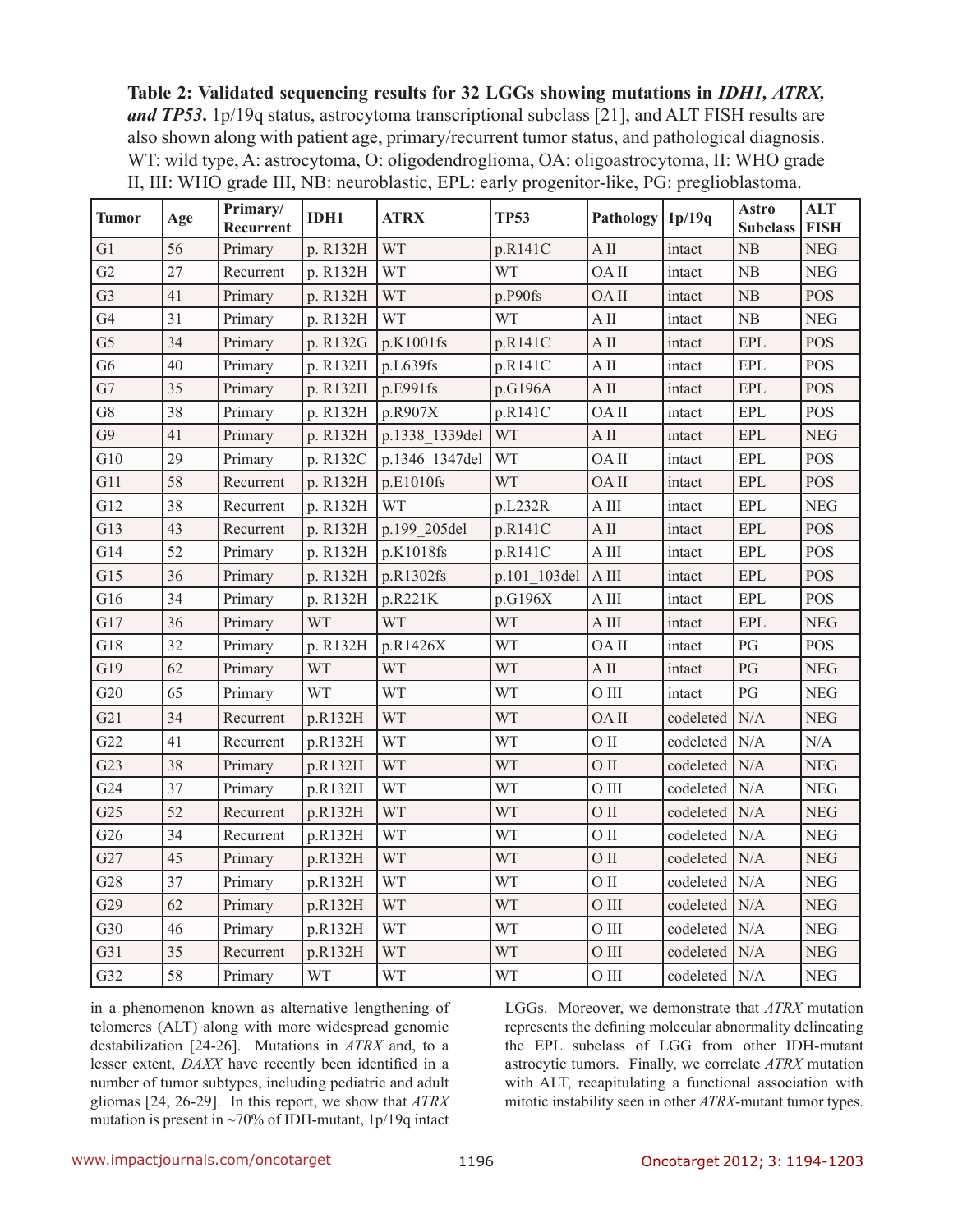# **RESULTS**

# **High-throughput resequencing demonstrates a high rate of ATRX mutation in IDH-mutant, 1p/19q-intact LGGs.**

To identify molecular abnormalities conspiring with IDH mutation in the pathogenesis of LGGs, we performed whole exome capture, next-generation sequencing on genomic DNA extracted from 4 WHO grade II gliomas—3 astrocytomas and 1 oligoastrocytoma—with known mutations in *IDH1*. Additionally, all 4 tumors were 1p/19q-intact. DNA from case-matched blood was also sequenced to ascertain and screen out germline polymorphisms. We achieved a mean coverage of 57 fold in targeted regions, with 80% of bases represented by at least 10 reads (Table S1). After quality filtering (see Material and Methods) our analysis revealed 376 candidate somatic mutations in 339 genes, which consisted of missense  $(85\%)$ , nonsense  $(4\%)$ , splice site  $(5\%)$ , and insertion/deletion (4%) variants (Table S2). We found that C:G to T:A transitions predominated, as has been reported for several other cancer subtypes [30] (Tables S3-S4).

We assembled promising candidate mutations based on coverage, mutational frequency, read quality, and predicted functional impact (see Materials and Methods for precise criteria) and subjected them to bi-directional Sanger sequencing validation. The resulting list of confirmed mutations demonstrated only 3 genes altered in more than one tumor: *IDH1*, *TP53*, and *ATRX* (Table 1). *ATRX* mutation was present in 3 of 4 tumors, representing the most frequent genomic alteration in our sample set apart from IDH mutation.

To better determine the incidence of *ATRX* mutation across LGG subtypes, we performed high-throughput resequencing of all *ATRX* exons in 28 additional LGGs, along with case-matched blood. Our combined sample set consisted of 13 astrocytomas (8 WHO grade II and 5 WHO grade III), 12 oligodendrogliomas (6 WHO grade II and 6 WHO grade III), and 7 oligoastrocytomas (all WHO grade II). The coding regions of *DAXX*, *TP53*, *IDH1*, and *IDH2* were also subjected to resequencing and results were correlated with known 1p/19q status from de-identified patient records (Table 2). Once again, all candidate mutations were validated by Sanger sequencing. We found that *ATRX* mutations were present in 12 tumors, all of which also harbored *IDH1* mutations. By contrast, *ATRX* was uniformly wild type in the 4 IDH-wild type gliomas featured in our tumor cohort. *DAXX* mutations were not identified in either group. The pattern of *ATRX* mutations exhibited remarkable associations with other genomic abnormalities within IDH-mutant LGGs. For instance, *ATRX* mutation was significantly correlated with *TP53* mutation (*P*=0.0189) and anticorrelated with 1p/19q codeletion to the point of complete mutual exclusivity (*P*=0.0003). All told, *ATRX*-mutant tumors accounted for ~70% of IDH-mutant, 1p/19q-intact LGGs in our sample set. Given these findings, we were not surprised that *ATRX* mutation was also strongly linked to astrocytic and oligoastrocytic morphology, as opposed to pure oligodendroglial morphology (*P*=0.0009). No significant correlations were found between *ATRX* mutation and either patient age, primary/recurrent tumor status, or tumor grade. Similar to that seen previous reports [24, 26, 27], the distribution of *ATRX* mutations identified in our sample set was broad, spread across more than half of the protein, and consisted of frameshift (6), nonsense (2), missense (1), and in-frame deletion (3) variants. There were no readily apparent associations between the type or location of specific *ATRX* mutations and other genomic, demographic, or histopathological parameters, although our sample size likely precluded robust analysis in this regard.

# **ATRX mutation defines the early progenitor-like molecular subclass of astrocytoma and correlates with ALT.**

As indicated above, our earlier work designated 3 molecularly and clinically distinct subclasses of astrocytic LGGs. To determine the composition of *ATRX* mutations within each subclass, we developed a multiplexed mRNA profiling assay on the Nanostring platform consisting of a 75-gene signature (25 upregulated genes per subclass) and applied it to total RNA derived from 1p/19q-intact tumors in our sample set. Raw data was then processed through a classifying algorithm based on Linear Discriminant Analysis and trained on material from 24 astrocytic tumors of known subclass—7 NB, 8 EPL, and 8 PG (FIG. 1A-1B). Additionally, earlier work had already established the subclass assignment of 4 gliomas in our sequencing cohort [21].

We found a striking association between *ATRX* mutation and EPL subclass ( $P=0.0044$ ) (Table 2). In total, 85% (11/13) of astrocytic LGGs designated as EPL by expression profiling harbored *ATRX* mutations, and 92% (11/12) of *ATRX* mutations were found in EPL tumors. Taken together, these findings indicate that *ATRX* mutation itself represents the defining molecular abnormality of a distinct astrocytoma subclass delineated by gene expression.

Previous studies have directly linked *ATRX* mutation to ALT and genomic instability in a variety of tumors [24-26]. To assess whether ALT correlates with *ATRX* mutational status in LGG, we performed telomere FISH on our sample set. Consistent with earlier reports, we found a notably strong association between *ATRX* mutation and ALT (*P*<0.0001), as indicated by ultrabright foci of intranuclear positivity by telomere FISH in multiple tumor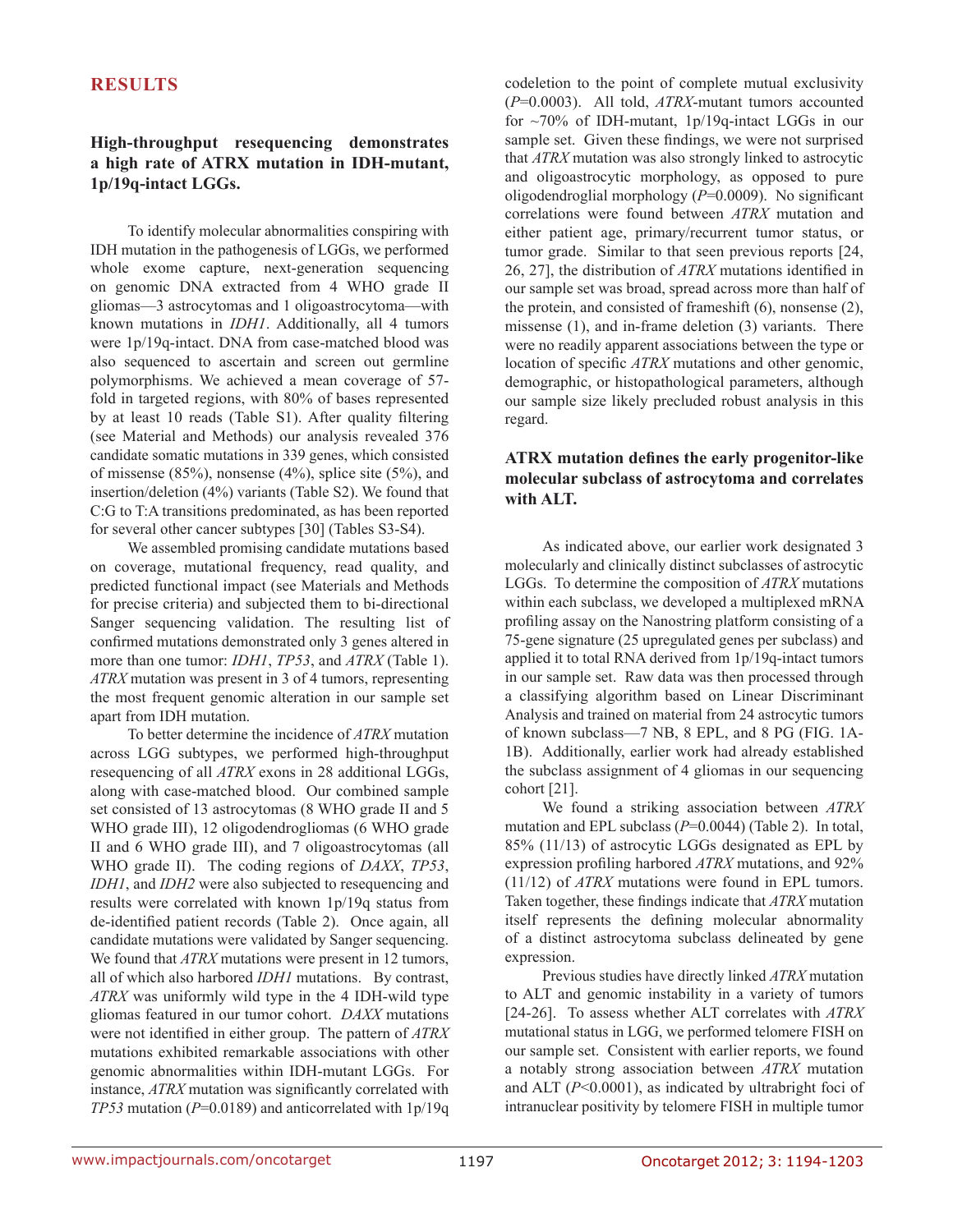cells (FIG. 2A-2B; Table 2). In total, 11/12 (92% of LGGs with *ATRX* mutations exhibited ALT, and 11/12 (92%) of LGGs with ALT harbored *ATRX* mutations.

# **DISCUSSION**

While the natural history of LGGs almost invariably culminates in their transformation to WHO grade IV tumors, their tendency to exhibit prolonged periods of indolent growth sharply contrasts with the biological behavior of GBMs [1]. This relative clinical stability likely reflects a less fundamentally altered physiological state, and provides an inviting "window of opportunity" for the implementation of appropriately targeted therapeutics. Elucidating the precise mechanisms driving LGG pathogenesis, therefore, is of vital importance to the advancement of their clinical management. The sheer frequency of IDH mutation in LGG demonstrates its biological relevance and highlights the unequivocal importance of epigenomics and metabolomics in gliomagenesis. Yet while its physiological effects are broad and profound, exactly how IDH mutation fundamentally drives a neoplastic phenotype remains unclear. Indeed, the inability of IDH mutation to promote glioma formation in mouse models thus far underscores this quandary, and further implies that additional molecular alterations are likely required for transformation.

We employed both whole exome and targeted next-generation sequencing approaches to identify

*ATRX* mutations in a significant percentage of LGGs. Intriguingly, the distribution of *ATRX* mutations tracked with specific diagnostic and molecularly defined tumor subclasses. Specifically, their presence was entirely restricted to IDH-mutant, 1p/19q-intact LGGs, astrocytic and oligoastrocytic in their morphology, where they were found in ~70% of tumors and exhibited a tight correlation with *TP53* mutation. These findings are strikingly consistent with those of a very recent study examining, among other parameters, *ATRX*, *TP53*, and *IDH* mutational status, along with 1p/19q codeletion in a large cohort of low- and high-grade gliomas [28]. By contrast, a separate report, also very recent, found a somewhat lower rate of *ATRX* abnormalities in astrocytic and oligoastrocytic LGGs (~42%) [29]. This discrepancy likely reflects the latter study's employment of immunohistochemical staining in tissue microarrays, and not sequencing-based mutational analysis, as its primary screening technique for ATRX abnormalities. Indeed, frequent ATRX mutations (~79%) were revealed in a smaller cohort of tumors actually subjected to sequencing in this same study. Regardless, together with ours, both reports support a fundamental molecular stratification of LGGs based on *IDH* and *ATRX* mutational status and 1p/19q codeletion.

Additionally, our data indicate that abnormalities in *ATRX* represent the defining molecular characteristic of the EPL subclass of astrocytic LGGs. We considered the possibility that functional loss of ATRX, a known chromatin regulator, might itself drive the EPL



**Figure 1: Nanostring classifier designates transcriptional subclasses of astrocytic LGG.** A, standardized intensity plot showing 75-gene classifying signature applied to 23 training samples of known subclass. B, Nanostring profiling for training set and classified samples visualized by three dimensional principal component analysis. Centroids for training set samples are shown along with connectors. NB: neuroblastic, EPL: early progenitor-like, PG: preglioblastoma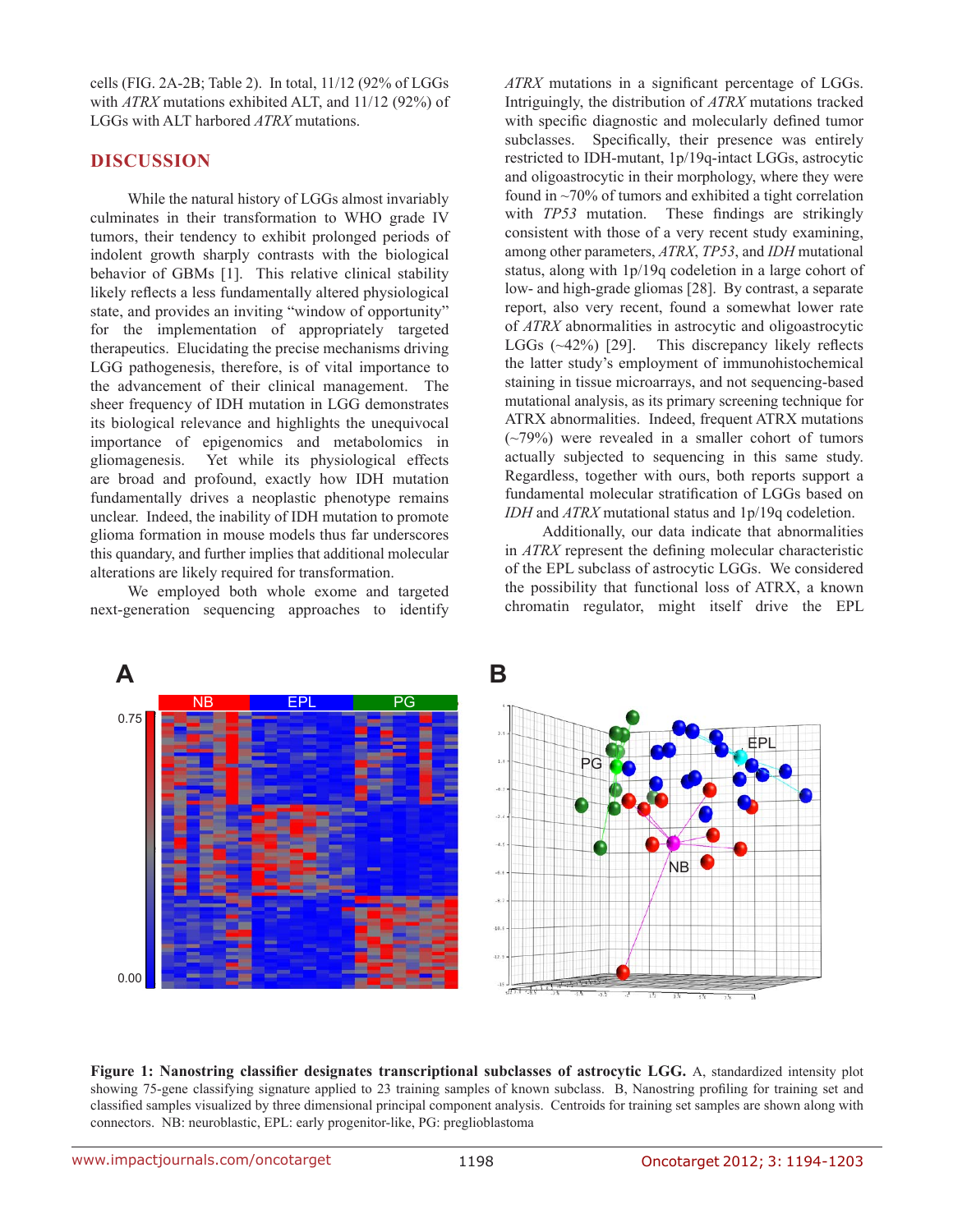transcriptional signature. However, the recent finding that ATRX loss does not significantly alter H3.3 profiles across the coding genome argues against this [22], and suggests a more fundamental association between EPL subclass and specific cells of origin for IDH-mutant LGG. Our previous work established biological links between EPL tumors and early-stage neuroglial precursor cells in the mammalian subventricular zone (SVZ) [21]. The high frequency of *ATRX* mutations in EPL tumors, therefore, implies either a unique propensity of this specific SVZ progenitor population to acquire *ATRX* mutation or a particular sensitivity to its biological effects. Indeed, it has recently been suggested that regions harboring stemlike cells in the adult brain, including the SVZ, might be inherently more prone to oncogenic initiating events [31].

The invariable co-occurrence of *ATRX* mutations with IDH mutations, and their frequent association with *TP53* mutation support a cooperative pathogenic mechanism by which dysfunction in all three proteins is required for oncogenesis in a large subset of LGG. Recent work has shown that IDH mutation dramatically reprograms the cellular epigenome, the physiological effects of which include impaired differentiation and the abnormal maintenance of stem and progenitor cell populations in physiological states permissive to selfrenewal [15, 16, 32]. Additionally, multiple studies have demonstrated that loss of ATRX protein or *ATRX* mutation results in ALT and genomic instability [24-26, 28], and our own findings recapitulate these functional relationships in IDH-mutant LGGs. Combining genomic instability with inherent self-renewal potential could provide fertile ground for malignant transformation, particularly in the setting of *TP53* loss, which would presumably allow affected cells to evade apoptosis and/or senescence [33]. More extensive *in vitro* and *in vivo* modeling in diseaserelevant experimental systems will be essential to test the validity of these and other related conjectures.

The recent identification of H3.3 histone protein mutations in pediatric GBM and diffuse intrinsic pontine glioma (DIPG) is particularly intriguing in light of our present findings [26, 34, 35]. Specifically, their frequent association with *ATRX* and *TP53* mutations suggests a functional equivalence with IDH mutation in adult glioma,

with both fundamentally altering global epigenomic landscape and cellular differentiation state. Similarly, the mutual exclusivity of *ATRX* mutation with 1p/19q deletion in adult IDH-mutant LGGs also implies analogous functionality, perhaps in the mediation of genomic instability. Thus, accruing evidence from direct molecular profiling in tumor tissue has bolstered the notion of a shared pathogenic mechanism, operative across a wide spectrum of glioma subtypes. While much work remains to be done, the detailed functional characterization of a common transformative pathway in LGG would have significant implications on future therapeutic development and disease management.

### **METHODS**

#### **Glioma sample cohort**

Fresh frozen glioma tissue and de-identified demographic and clinical data was obtained from Memorial Sloan Kettering Cancer Center (MSKCC) Brain Tumor Center (BTC) following approval from the Institutional Review Board under the auspices of a blanket biospecimen utilization protocol. Frozen samples were mounted, sectioned, and stained with hematoxylin and eosin (H& E) before being examined by a Neuropathologist (J.T.H.) for tumor adequacy. Specimens passing quality control were processed for genomic DNA and total RNA extraction using commercially available reagents (Qiagen, Valencia, CA, USA).

#### **High-throughput sequencing**

Whole exome capture of 4 LGG samples consisting of matched tumor/normal pairs was performed using the SureSelect 50MB Target Enrichment System (Agilent Technologies, Santa Clara, CA, USA) according to the manufacturer's standard protocol. Libraries were then subjected to 50 bp  $+$  35 bp paired-end sequencing on the SOLiD 5500xl platform (Applied Biosystems, Foster City,



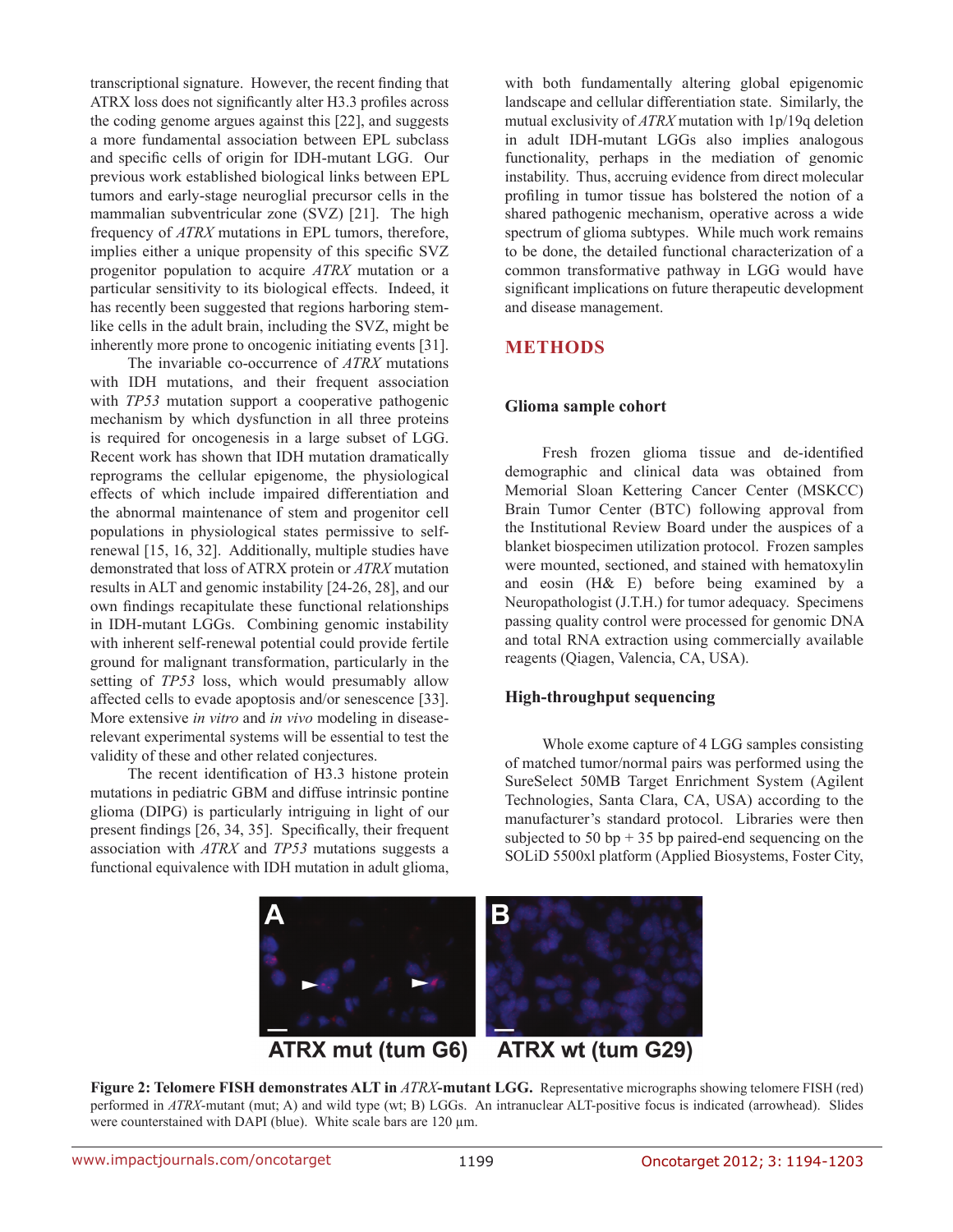CA, USA). Sequencing reads were aligned to the reference human genome (hg19) using the BWA aligner (open source software). Somatic mutations were then identified using an automated computational pipeline (Mut(e)Piper). In its first stage, the pipeline consists of GATK [36] base quality score recalibration, indel realignment, and duplicate removal using standard parameters [37]. Mut(e) Piper then employs SomaticSniper [38] and Somatic Indel Detector (GATK) to identify single nucleotide variants (SNVs) and insertions/deletions. This process identified a total of 19883 somatic variants in our initial 4 sample pairs, ranging from 4329 to 6601 per tumor with an average of 4971 (Table S5). The data were filtered using cutoffs of 3% allelic frequency for the variant allele in tumor and 97% allelic frequency for the reference (hg19) allele in normal. The candidate variant list was then further pruned using 1000genomes, dbSNP132 and ESP5400 (NHLBI Exome Sequencing Project (ESP), Exome Variant Server) databases to exclude confirmed single nucleotide polymorphisms. Short-listed variants were annotated using ANNOVAR (UCSC Known Genes) [39] and somatic mutations were identified as non-synonymous substitutions and frameshift/non-frameshift deletions/ insertions. To assemble a list of high-value mutations for initial validation, we selected all recurrent mutations and non-recurrent mutations meeting the following criteria: 1) 20X and 9X coverage in normal and tumor samples respectively, 2) an average regional (100 bp) phred mapping quality score of  $>15$ , 3) presence of mutations on nonduplicated reads, 4) mutational allelic frequency of >15, and 4) a MutationAssessor [40] functional impact score of  $>1$ . These filters produced a candidate list of 43 mutations involving 27 genes (Table S6) that were then subjected to Sanger Sequencing validation (see below). An expanded cohort of 28 additional tumors/normal pairs was subjected to focused resequencing for *ATRX*, *IDH1/2*, *TP53*, and *DAXX* on the MiSeq platform (Illumina, San Diego, CA, USA). Exonic and intron-exon border regions for each gene were captured with a custom NimbleGen SeqCap EZ bait library for short reads (Roche, Madison, WI, USA), following the manufacturer's standard protocol. Mean coverage for captured regions ranged from 10 to 134 reads with an average of 86 (Table S7). Sequencing data was processed using the Mut(e)Piper pipeline (see above).

### **Sanger sequencing**

Exons of interest (NCBI Human Genome Build 36.1) were broken into amplicons of 350 bp or less, and specific primers were designed using Primer3 (http:// frodo.wi.mit.edu/primer3/) to cover exonic regions and  $~50$  bp of flanking intronic sequence. PCR reactions were carried out in 384 well plates, in a Duncan DT-24 water bath thermal cycler, with 10 ng of template DNA (Repli-G Midi, Qiagen) using a touchdown PCR protocol with Kapa2G Fast HotStart Taq (Kapa Biosystems, Cape Town, South Africa) consisting of 1 cycle of 95°C for 5 min; 3 cycles of 95°C for 30 sec, 64°C for 15 sec, 72°C for 30 sec; 3 cycles of 95°C for 30 sec, 62°C for 15 sec, 72°C for 30 sec; 3 cycles of 95°C for 30 sec, 60°C for 15 sec, 72°C for 30 sec; 37 cycles of 95°C for 30 sec, 58°C for 15 sec, 72°C for 30 sec; 1 cycle of 70°C for 5 min. Templates were purified using AMPure (Agencourt Biosciences, Beverly, MA, USA), split into two, and sequenced bidirectionally with M13 forward and reverse primers using the Big Dye Terminator Kit v.3.1 (Applied Biosystems) at Agencourt Biosciences. Dye terminators were removed using the CleanSEQ kit (Agencourt Biosciences), and sequence reactions were run on an ABI PRISM 3730xl sequencing apparatus (Applied Biosystems).

# **Nanostring expression profiling**

We developed a Nanostring-based classifier for astrocytic LGGs based on previous work [21]. Briefly, Receiver Operator Characteristic (ROC) rankings for subclass-associated transcripts were used to identify 25 signature genes per subclass (Table S8). A specific CodeSet (Nanostring Technologies, Seattle, WA, USA) was derived for this gene list and applied, using a Nanostring nCounter, to RNA derived from 23 astrocytic LGGs of known subclass. Raw data was subjected to quantile normalization and used to train a Linear Discriminant Analysis classifying algorithm on the Multi-Experiment Viewer (MeV) software platform (www.tm4. org/mev/). Nanostring data from our sequencing cohort was then processed through this pipeline for final tumor subclassification.

# **ALT fluorescence in situ hybridization (FISH)**

5 µm frozen sections were fixed with 4% paraformaldehyde for 10 minutes, dehydrated, and denatured at 85 °C for 5 minutes in hybridization mixture consisting of 10 mM Tris-HCL pH 7.2, 70% formamide, 0.5% blocking solution reagent (Roche), and a complementary Cy3-labeled peptide nucleic acid probe specific to the mammalian telomere repeat sequence TTAGGGTTAGGGTTAGGG 3' (Applied Biosystems). Hybridization was performed at room temperature for two hours in the hybridization mixture. Slides were then washed twice with 70% formamide, 10 mM Tris-HCl pH 7.0-7.5, 0.1% BSA followed by multiple washes in PBS. Finally, slides were mounted in Prolong Gold with DAPI (Invitrogen, Grand Island, NY, USA) and examined using a Leica CTR5000 inverted fluorescent microscope. ALT was identified by the presence of ultrabright, clumpy, intranuclear foci as previously described [24]. Companion H & E stained sections were examined in all cases to localize tumor tissue.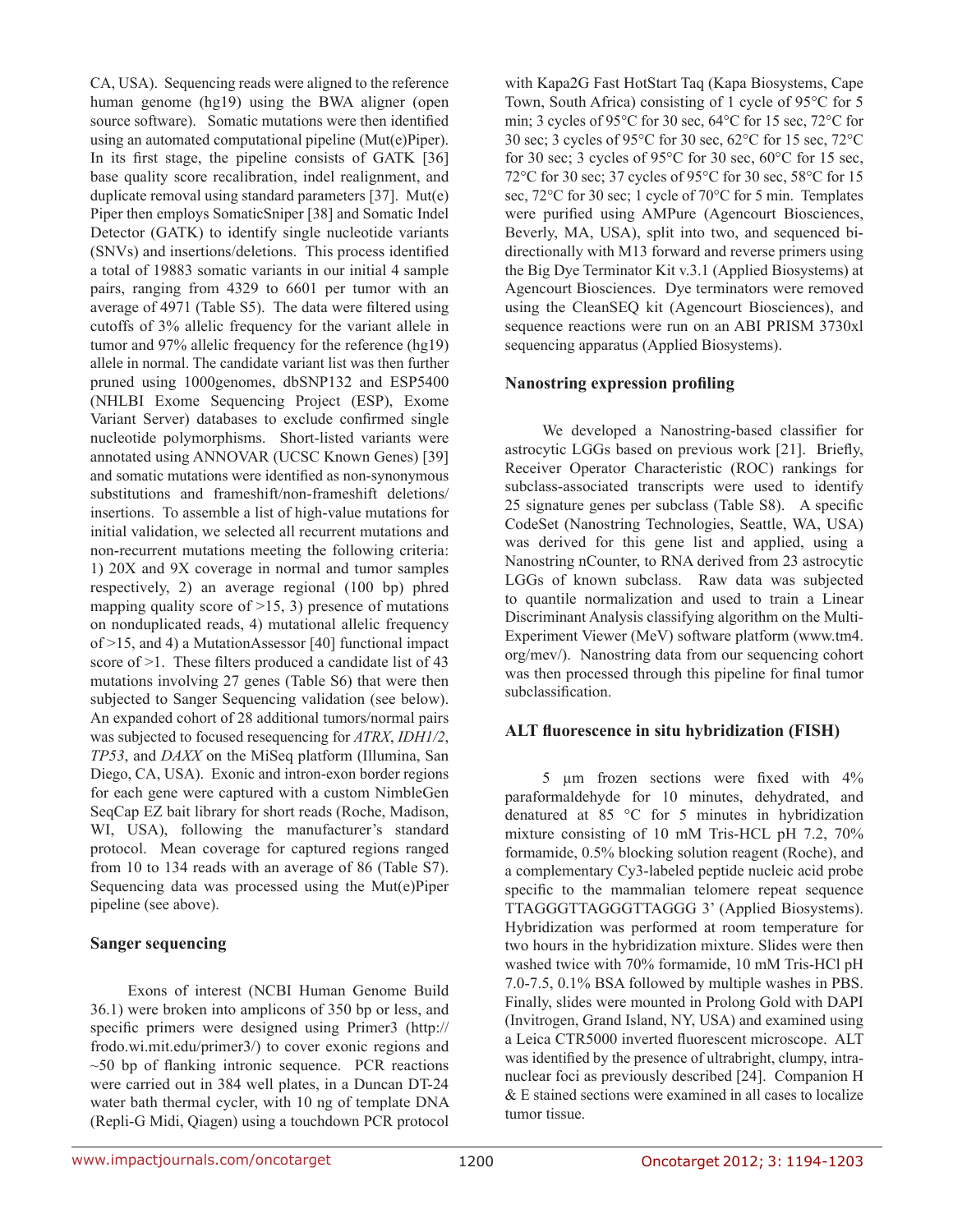#### **Statistics**

Univariate associations were evaluated using two-tailed Fisher's exact tests. Stated *P* values do not reflect Bonferroni correction. Please see other Materials and Methods subsections for statistical considerations involving specific analytical pipelines.

# **ACKOWLEDGEMENTS**

We would like to thank Juan Li, Janice Cheng, Maryam Hassimi, Jeffrey Zhou, and Agnes Viale in the MSKCC Genomics Core Lab for the technical support. Similarly, we would like to acknowledge Olga Aminova, Igor Dogalev, Sabrina Thomas, and Andrew Kayserian in the Geoffrey Beene Translational Oncology Core Facility for their assistance. Finally, we would like to thank Cameron W. Brennan, Marc K. Rosenblum, and Eric C. Holland for their helpful comments and suggestions. This work was supported by the MSKCC Brain Tumor Center, the Leon Levy Foundation, the Geoffrey Beene Foundation, the Sidney Kimmel Foundation, the Doris Duke Charitable Foundation, and the AACR/Landon Foundation.

### **Conflicts of Interest**

The authors declare no conflicts of interest.

# **REFERENCE**

- 1. Wen PY and Kesari S. Malignant Gliomas in Adults. The New England journal of medicine. 2008; 359:492-507.
- 2. Noushmehr H, Weisenberger DJ, Diefes K, Phillips HS, Pujara K, Berman BP, Pan F, Pelloski CE, Sulman EP, Bhat KP, Verhaak RG, Hoadley KA, Hayes DN, Perou CM, Schmidt HK, Ding L, et al. Identification of a CpG island methylator phenotype that defines a distinct subgroup of glioma. Cancer Cell. 2010; 17(5):510-522.
- 3. Parsons DW, Jones S, Zhang X, Lin JC-H, Leary RJ, Angenendt P, Mankoo P, Carter H, Siu I-M, Gallia GL, Olivi A, McLendon R, Rasheed BA, Keir S, Nikolskaya T, Nikolsky Y, et al. An Integrated Genomic Analysis of Human Glioblastoma Multiforme. Science (New York, NY. 2008; 321:1807-1812.
- 4. The Cancer Genome Atlas Research Network. Comprehensive genomic characterization defines human glioblastoma genes and core pathways. Nature. 2008; 455:1061-1068.
- 5. Verhaak RGW, Hoadley KA, Purdom E, Wang V, Qi Y, Wilkerson MD, Miller CR, Ding L, Golub TR, Mesirov JP, Alexe G, Lawrence M, O'Kelly M, Tamayo P, Weir BA, Gabriel S, et al. An integrated genomic analysis identifies clinically relevant subtypes of glioblastoma characterized

by abnormalities in PDGFRA, IDH1, EGFR, and NF1. Cancer Cell. 2009; 17:98-110.

- 6. Parsons DW. The evolving picture of the glioblastoma genome. Oncotarget. 2010; 1(4):237-238.
- 7. Duncan CG, Killela PJ, Payne CA, Lampson B, Chen WC, Liu J, Solomon D, Waldman T, Towers AJ, Gregory SG, McDonald KL, McLendon RE, Bigner DD and Yan H. Integrated genomic analyses identify ERRFI1 and TACC3 as glioblastoma-targeted genes. Oncotarget. 2010; 1(4):265- 277.
- 8. Weber GL, Parat MO, Binder ZA, Gallia GL and Riggins GJ. Abrogation of PIK3CA or PIK3R1 reduces proliferation, migration, and invasion in glioblastoma multiforme cells. Oncotarget. 2011; 2(11):833-849.
- 9. Louis DN, Ohgaki H, Wiestler OD, Cavenee WK, Burger PC, Jouvet A, Scheithauer BW and Kleihues P. The 2007 WHO classification of tumours of the central nervous system. Acta neuropathologica. 2007; 114(2):97-109.
- 10. Sanson M, Marie Y, Paris S, Idbaih A, Laffaire J, Ducray F, El Hallani S, Boisselier B, Mokhtari K, Hoang-Xuan K and Delattre JY. Isocitrate dehydrogenase 1 codon 132 mutation is an important prognostic biomarker in gliomas. J Clin Oncol. 2009; 27(25):4150-4154.
- 11. Yan H, Parsons DW, Jin G, McLendon R, Rasheed BA, Yuan W, Kos I, Batinic-Haberle I, Jones S, Riggins GJ, Friedman H, Friedman A, Reardon D, Herndon J, Kinzler KW, Velculescu VE, et al. IDH1 and IDH2 mutations in gliomas. The New England journal of medicine. 2009; 360(8):765-773.
- 12. Hartmann C, Meyer J, Balss J, Capper D, Mueller W, Christians A, Felsberg J, Wolter M, Mawrin C, Wick W, Weller M, Herold-Mende C, Unterberg A, Jeuken JW, Wesseling P, Reifenberger G, et al. Type and frequency of IDH1 and IDH2 mutations are related to astrocytic and oligodendroglial differentiation and age: a study of 1,010 diffuse gliomas. Acta neuropathologica. 2009; 118(4):469- 474.
- 13. Dang L, White DW, Gross S, Bennett BD, Bittinger MA, Driggers EM, Fantin VR, Jang HG, Jin S, Keenan MC, Marks KM, Prins RM, Ward PS, Yen KE, Liau LM, Rabinowitz JD, et al. Cancer-associated IDH1 mutations produce 2-hydroxyglutarate. Nature. 2009; 462(7274):739- 744.
- 14. Ward PS, Patel J, Wise DR, Abdel-Wahab O, Bennett BD, Coller HA, Cross JR, Fantin VR, Hedvat CV, Perl AE, Rabinowitz JD, Carroll M, Su SM, Sharp KA, Levine RL and Thompson CB. The common feature of leukemiaassociated IDH1 and IDH2 mutations is a neomorphic enzyme activity converting alpha-ketoglutarate to 2-hydroxyglutarate. Cancer Cell. 2010; 17(3):225-234.
- 15. Lu C, Ward PS, Kapoor GS, Rohle D, Turcan S, Abdel-Wahab O, Edwards CR, Khanin R, Figueroa ME, Melnick A, Wellen KE, O'Rourke DM, Berger SL, Chan TA, Levine RL, Mellinghoff IK, et al. IDH mutation impairs histone demethylation and results in a block to cell differentiation.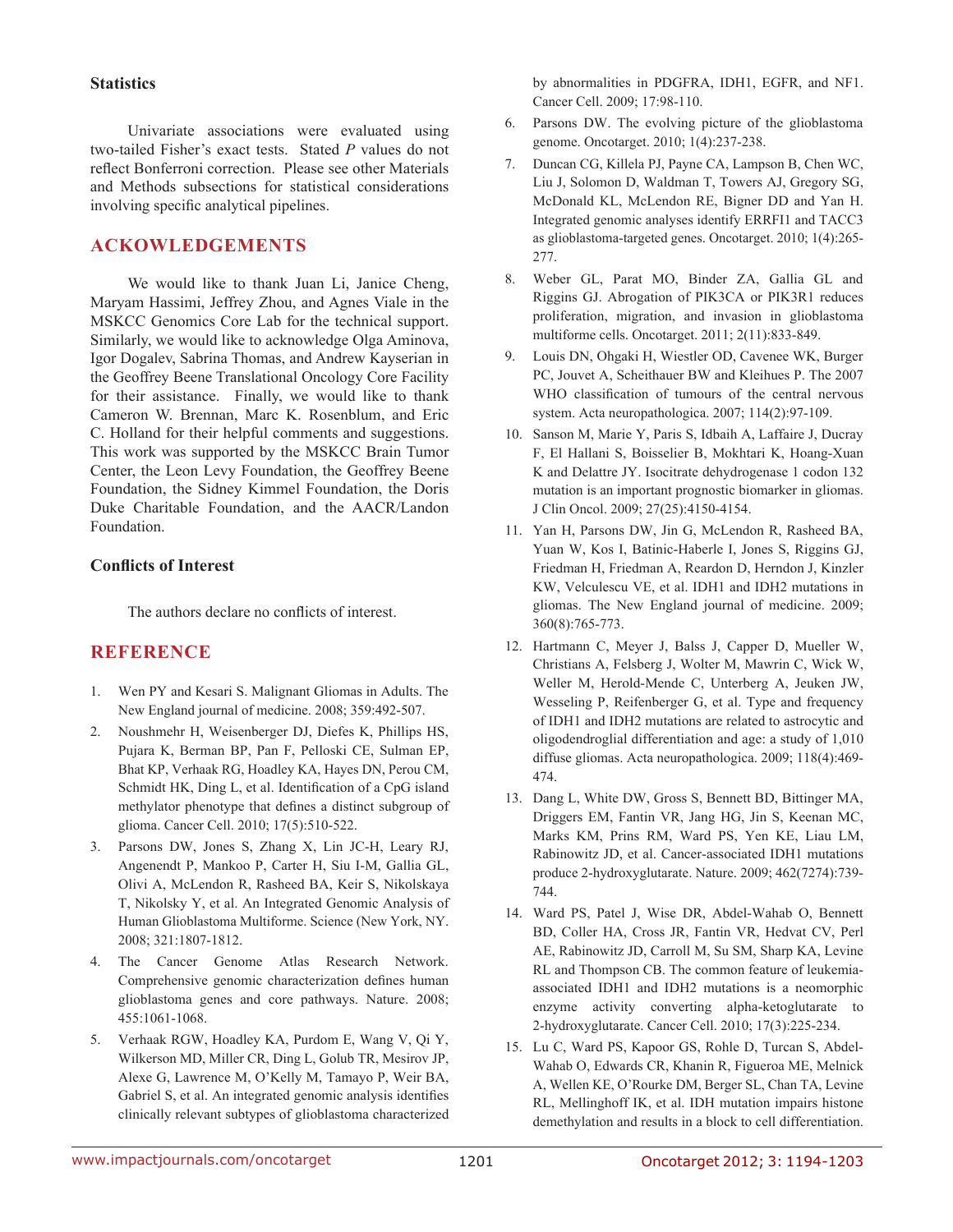Nature. 2012; 483(7390):474-478.

- 16. Turcan S, Rohle D, Goenka A, Walsh LA, Fang F, Yilmaz E, Campos C, Fabius AW, Lu C, Ward PS, Thompson CB, Kaufman A, Guryanova O, Levine R, Heguy A, Viale A, et al. IDH1 mutation is sufficient to establish the glioma hypermethylator phenotype. Nature. 2012; 483(7390):479- 483.
- 17. Cairncross JG, Ueki K, Zlatescu MC, Lisle DK, Finkelstein DM, R.R. H, Silver JS, Stark PC, MacDonald DR, Ino Y, Ramsay DA and Louis DN. Specific genetic predictors of chemotherapeutic response and survival in patients with anaplastic oligodendrogliomas. J Natl Cancer Inst. 1998; 90:1473-1479.
- 18. Ducray F, El Hallani S and Idbaih A. Diagnostic and prognostic markers in gliomas. Current opinion in oncology. 2009.
- 19. Reifenberger G, Reifenberger J, Liu L, James CD, Wechsler W and Collins VP. Molecular genetic analysis of oligodendroglial tumors shows preferential allelic deletions on 19q and 1p. Am J Pathol. 1994; 145:1175-1190.
- 20. Thon N, Eigenbrod S, Kreth S, Lutz J, Tonn JC, Kretzschmar H, Peraud A and Kreth FW. IDH1 mutations in grade II astrocytomas are associated with unfavorable progression-free survival and prolonged postrecurrence survival. Cancer. 2011; 118(2):452-460.
- 21. Gorovets D, Kannan K, Shen R, Kastenhuber ER, Islamdoust N, Campos C, Pentsova E, Heguy A, Jhanwar SC, Mellinghoff IK, Chan TA and Huse JT. IDH mutation and neuroglial developmental features define clinically distinct subclasses of lower grade diffuse astrocytic glioma. Clin Cancer Res. 2012; 18(9):2490-2501.
- 22. Goldberg AD, Banaszynski LA, Noh KM, Lewis PW, Elsaesser SJ, Stadler S, Dewell S, Law M, Guo X, Li X, Wen D, Chapgier A, DeKelver RC, Miller JC, Lee YL, Boydston EA, et al. Distinct factors control histone variant H3.3 localization at specific genomic regions. Cell. 2010; 140(5):678-691.
- 23. Lewis PW, Elsaesser SJ, Noh KM, Stadler SC and Allis CD. Daxx is an H3.3-specific histone chaperone and cooperates with ATRX in replication-independent chromatin assembly at telomeres. Proc Natl Acad Sci U S A. 2010; 107(32):14075-14080.
- 24. Heaphy CM, de Wilde RF, Jiao Y, Klein AP, Edil BH, Shi C, Bettegowda C, Rodriguez FJ, Eberhart CG, Hebbar S, Offerhaus GJ, McLendon R, Rasheed BA, He Y, Yan H, Bigner DD, et al. Altered telomeres in tumors with ATRX and DAXX mutations. Science (New York, NY. 2011; 333(6041):425.
- 25. Lovejoy CA, Li W, Reisenweber S, Thongthip S, Bruno J, de Lange T, De S, Petrini JH, Sung PA, Jasin M, Rosenbluh J, Zwang Y, Weir BA, Hatton C, Ivanova E, Macconaill L, et al. Loss of ATRX, Genome Instability, and an Altered DNA Damage Response Are Hallmarks of the Alternative Lengthening of Telomeres Pathway. PLoS Genet. 2012; 8(7):e1002772.
- 26. Schwartzentruber J, Korshunov A, Liu XY, Jones DT, Pfaff E, Jacob K, Sturm D, Fontebasso AM, Quang DA, Tonjes M, Hovestadt V, Albrecht S, Kool M, Nantel A, Konermann C, Lindroth A, et al. Driver mutations in histone H3.3 and chromatin remodelling genes in paediatric glioblastoma. Nature. 2012; 482(7384):226-231.
- 27. Jiao Y, Shi C, Edil BH, de Wilde RF, Klimstra DS, Maitra A, Schulick RD, Tang LH, Wolfgang CL, Choti MA, Velculescu VE, Diaz LA, Jr., Vogelstein B, Kinzler KW, Hruban RH and Papadopoulos N. DAXX/ATRX, MEN1, and mTOR pathway genes are frequently altered in pancreatic neuroendocrine tumors. Science (New York, NY. 2011; 331(6021):1199-1203.
- 28. Jiao Y, Killela PJ, Reitman ZJ, Rasheed AB, Heaphy CM, de Wilde RF, Rodriguez FJ, Rosemberg S, Oba-Shinjo SM, Marie SK, Bettegowda C, Agrawal N, Lipp E, Pirozzi C, Lopez G, He Y, et al. Frequent ATRX, CIC, and FUBP1 mutations refine the classification of malignant gliomas. Oncotarget. 2012.
- 29. Liu XY, Gerges N, Korshunov A, Sabha N, Khuong-Quang DA, Fontebasso AM, Fleming A, Hadjadj D, Schwartzentruber J, Majewski J, Dong Z, Siegel P, Albrecht S, Croul S, Jones DT, Kool M, et al. Frequent ATRX mutations and loss of expression in adult diffuse astrocytic tumors carrying IDH1/IDH2 and TP53 mutations. Acta neuropathologica. 2012.
- 30. Greenman C, Stephens P, Smith R, Dalgliesh GL, Hunter C, Bignell G, Davies H, Teague J, Butler A, Stevens C, Edkins S, O'Meara S, Vastrik I, Schmidt EE, Avis T, Barthorpe S, et al. Patterns of somatic mutation in human cancer genomes. Nature. 2007; 446(7132):153-158.
- 31. Munoz DM and Guha A. Mouse models to interrogate the implications of the differentiation status in the ontogeny of gliomas. Oncotarget. 2011; 2(8):590-598.
- 32. Figueroa ME, Abdel-Wahab O, Lu C, Ward PS, Patel J, Shih A, Li Y, Bhagwat N, Vasanthakumar A, Fernandez HF, Tallman MS, Sun Z, Wolniak K, Peeters JK, Liu W, Choe SE, et al. Leukemic IDH1 and IDH2 mutations result in a hypermethylation phenotype, disrupt TET2 function, and impair hematopoietic differentiation. Cancer Cell. 2010; 18(6):553-567.
- 33. Negrini S, Gorgoulis VG and Halazonetis TD. Genomic instability--an evolving hallmark of cancer. Nat Rev Mol Cell Biol. 2010; 11(3):220-228.
- 34. Khuong-Quang DA, Buczkowicz P, Rakopoulos P, Liu XY, Fontebasso AM, Bouffet E, Bartels U, Albrecht S, Schwartzentruber J, Letourneau L, Bourgey M, Bourque G, Montpetit A, Bourret G, Lepage P, Fleming A, et al. K27M mutation in histone H3.3 defines clinically and biologically distinct subgroups of pediatric diffuse intrinsic pontine gliomas. Acta neuropathologica. 2012.
- 35. Wu G, Broniscer A, McEachron TA, Lu C, Paugh BS, Becksfort J, Qu C, Ding L, Huether R, Parker M, Zhang J, Gajjar A, Dyer MA, Mullighan CG, Gilbertson RJ, Mardis ER, et al. Somatic histone H3 alterations in pediatric diffuse